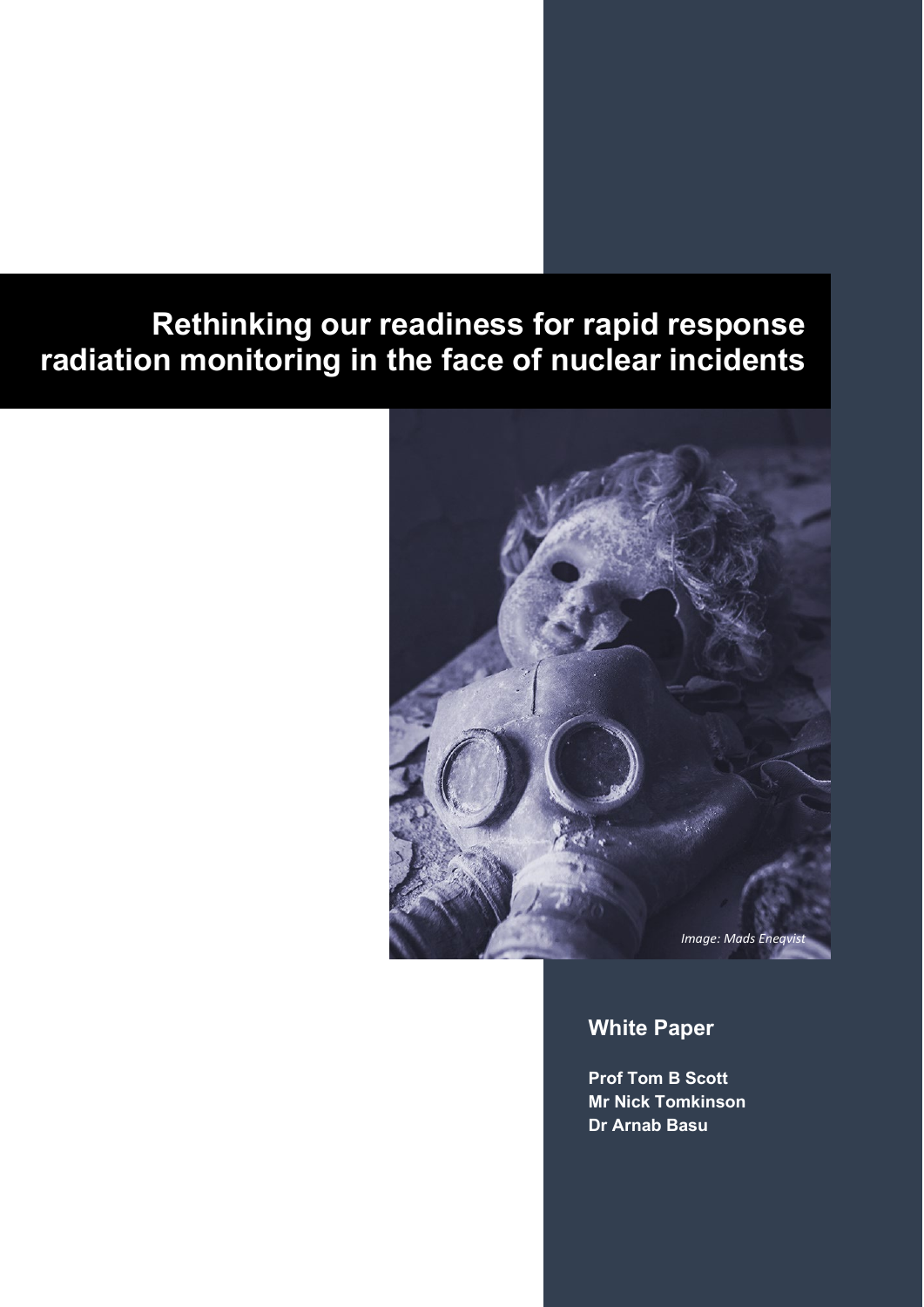#### **Foreword**

*I* am honoured to declare my recognition and support for this publication *which, unusually in these matters, encapsulates both the nature of a fundamental problem facing the world, alongside a proven technology to deal with the most essential part of it.*

*Nuclear danger is back near the top of the international security agenda. When the Cold War came to an end the possibility that nuclear weapons might be used somewhere, sometime, seemed to recede. 'Nuclear conflict' was regarded as a residual legacy of the old world. The declining interest in nuclear conflict was reinforced by the stuttering record of civil nuclear power generation across the developed world; it didn't seem as if civil nuclear power would play such a big part in the world's energy future after all. 'Nuclear dangers' seemed like yesterday's concerns, or else concerns that were just part of our societal baggage.*

*However, we have all been rudely awakened to the greater dangers mankind has faced over the last decade, and particularly in our most recent turbulent years. The 'big four' powers in the world – the US, China, Russia and India – are engaged in various levels of antagonistic competition with one another. Their mutual relationships set the political weather in which the rest of us, even within the prosperous 'post-modern' societies of Europe, have to exist. And the political weather at the moment is moving in favour of much greater nuclear weapons proliferation across the globe; just as it is moving in favour of greater moral tolerance for the use of other weapons of mass destruction, such as chemical, biological or radiological devices. We can see this clearly in the Middle East, in Central and East Asia, and across Pacific Asia – even perhaps now in Eastern Europe since the onset of the war in Ukraine. There is nothing in the current picture to suggest that global conflicts are declining, quite the opposite.*

*The cooperative international framework actively to discourage the resort to weapons of mass destruction during conflicts – through arms control, treaty regimes, international law, and the force of global opinion – has been weakening all the time since the beginning of this century. It is now weaker than at any period in my own lifetime.*

*Simultaneously, the manifest threats to human welfare posed by climate change and environmental stress are now abundantly self-evident. Humanity faces an urgent need to decarbonise and move away, as fast as possible, from burning fossil fuels. The world is turning urgently back towards the use of nuclear power as part of the international response to climate change. This is particularly the case for the developing world, whose energy outlook is otherwise frankly bleak. As civil nuclear energy generation grows – particularly under the urgent pressures of climate change targets – and as we*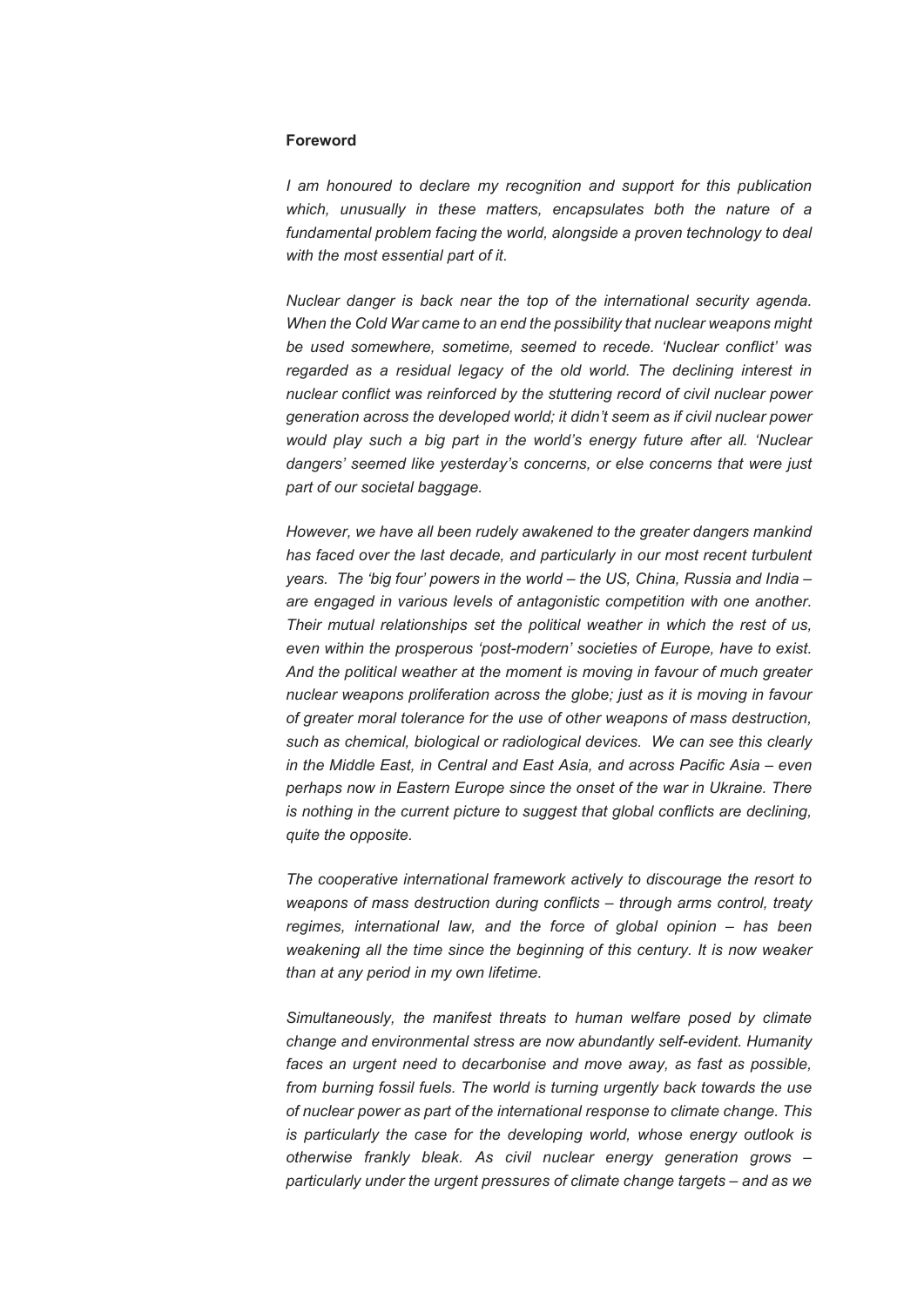*see the consequences of delay meeting those targets in ever more frequent*  extreme weather events, we have to accept that there will be a greater *incidence of potential nuclear accidents. Whatever our safety protocols may be on paper, accident risks are statistically destined to grow in burning nuclear*  fuel, in processing it, in storage, transport, security, and so on, through a *range of ancillary functions.* 

*So, we are living in a world in which the threat of accidents, or indeed of malign intent, in relation to nuclear, chemical, biological, and radiological dangers is already increasing and is certain to go on increasing. What are responsible governments to do?* 

*The most important first step is to have some early warning of particular threats as they take shape. Early detection, monitoring and then mapping a threat must lie at the heart of any strategy that aims to get to grips with emergent challenges. Strategies have to be developed that can understand a threat properly and then triage available resources to deal with it. The aim must be to build infrastructural resilience so that medical, informational, data, public and private resources can be allocated at the most appropriate time and in the right order. That, of course, sounds obvious. But as the Covid crisis demonstrated yet again, it is remarkably difficult to achieve in the real world of politics and public administration.* 

*The best chances governments and societal organisations have to get this sort of sequencing right is to have genuinely early warning, with details, of the safety challenges they might be facing. That depends on good technology. Fortunately, such technology now exists. It is no longer exquisitely complex, nor prohibitively expensive. Nor is it hard to apply and adapt. In a very short time such technologies, as outlined here, have become effectively 'mature'. And from that baseline they are continuing to develop and expand quickly.* 

*Time is of the essence; to monitor the new dangers of nuclear proliferation, to meet climate change targets, to replace fossil fuel energy sources, to mobilise global opinion effectively by showing that scientific and technological solutions are within our grasp – and therefore that our political priorities should embrace the opportunities now on offer.*

*This work deals with some daunting global problems facing humanity. But it is a report of genuinely good news. We should celebrate such good news, and act on it while we still have this opportunity.* 

#### **Prof Michael Clarke**

Visiting Professor, Strategy and Security Institute, University of Exeter and former Director General of the Royal United Services Institute.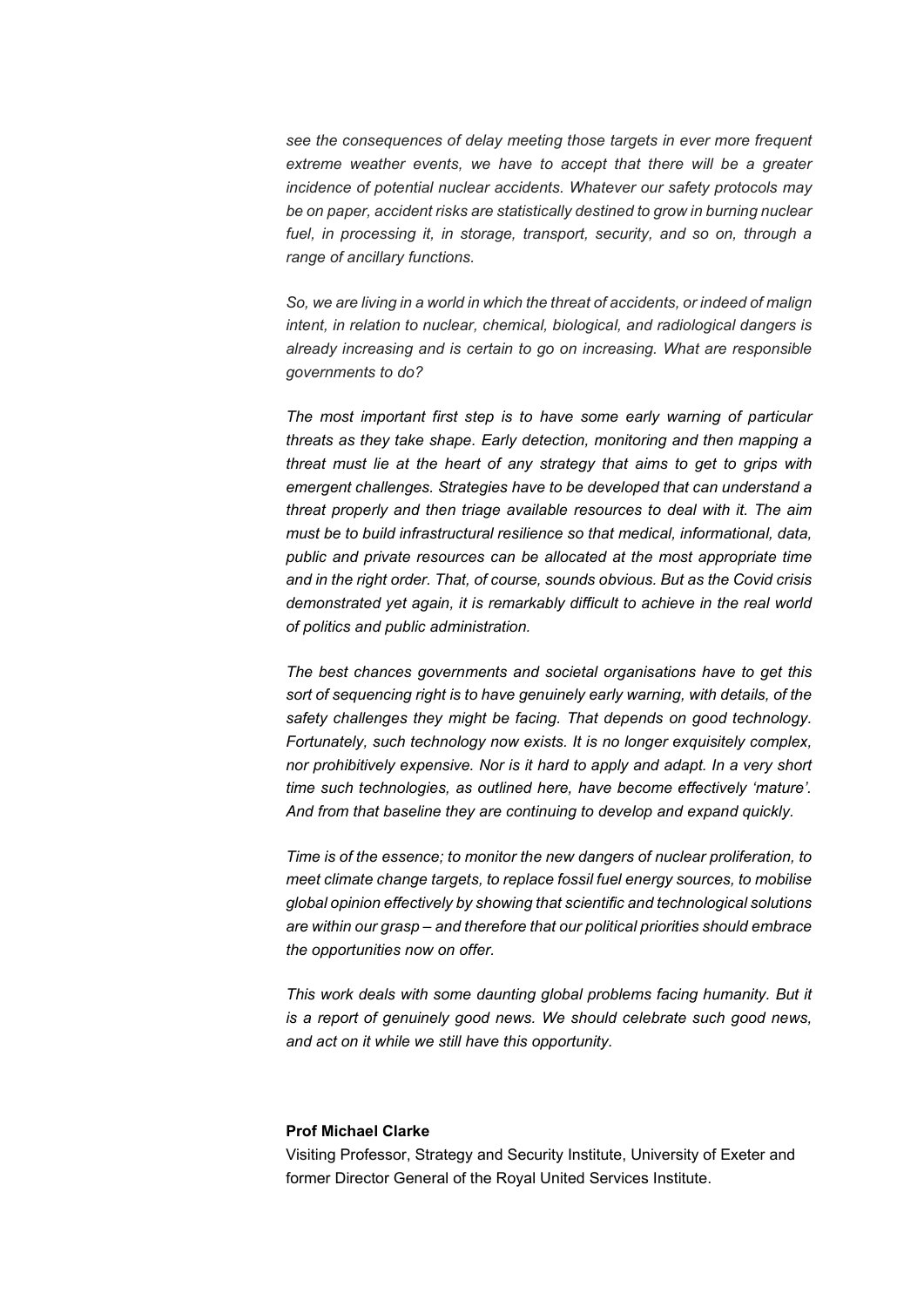#### **Executive Summary**

The UK Government, and indeed administrations the world over, must learn the lessons on preparedness that COVID-19 has brutally taught us. Events of the last few months have escalated the risk of a nuclear incident to levels not seen since the Cold War.

A combination of belligerent rhetoric and armed conflict within the Chernobyl Exclusion Zone and in close proximity to operational nuclear reactors, have awakened the public to the prospect of internationally significant fallout. In addition, the global drive for net zero will necessitate the construction of new nuclear reactors in developing nations, vulnerable to severe weather, natural disaster and civil unrest.

It is the UK Government's intent to embrace the "safe, clean, affordable new generation of nuclear reactors, taking the UK back to pre-eminence in a field where we once led the world". While this is a very sensible strategic move, we need to ensure that we have all supporting safety and security measures in place to respond to a nuclear incident in the UK.

With about 30 countries considering, planning, or starting nuclear power programmes, the expansion of civil nuclear reactors increases the potential for a nuclear incident to happen. We therefore need to make sure that our ability to respond to an international incident is as robust and up to date as possible. This also poses an opportunity for the UK to export its expertise in rapid response monitoring and to be the partner of choice for building indigenous capability.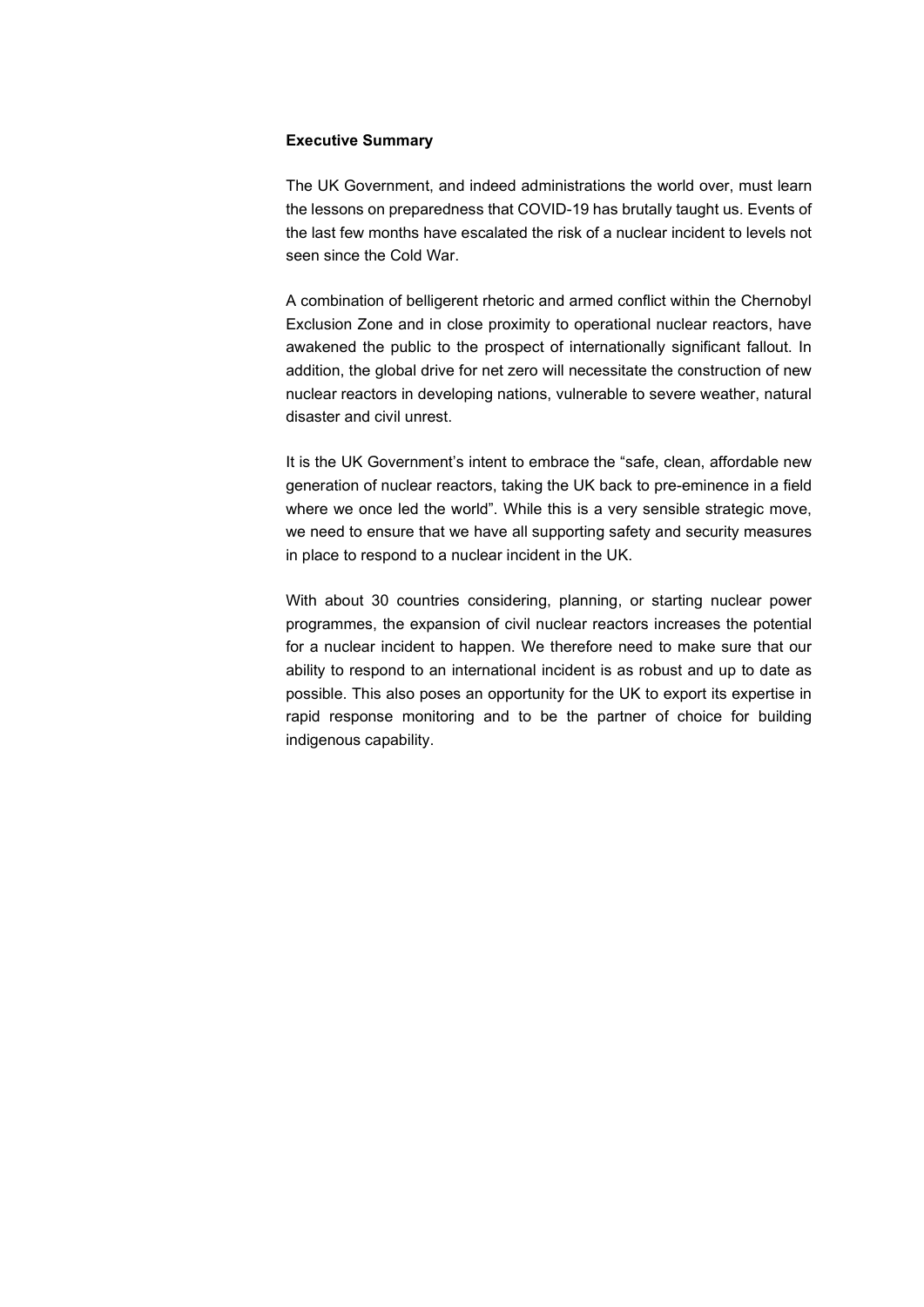#### **The potential for nuclear incidents in the near future**

Multiple nuclear disasters have been narrowly avoided in the early stages of the Ukrainian conflict.

The recent sinking of the Russian flagship Moskva was a potential nuclear disaster narrowly avoided, as the ship was reported to be carrying multiple nuclear munitions as part of its inventory of R1000 Vulkan missiles.

Nuclear incidents have been narrowly avoided at civil nuclear facilities including Chornobyl and Zaporizhzhia plants as well as waste storage and research facilities in Kharkiv and Kyiv.

Zaporizhzhia plant, consisting of 6 VVER-type pressurised water reactors, was at substantial risk of triggering a loss of coolant incident, which was the direct cause of the Fukushima disaster. There is still a substantial residual risk with this site, given the reactors are running again but under Russian control which prevents the site operating independently and as per regulatory requirements.

It is unclear whether nuclear facilities briefly held by the Russian forces in the Chernobyl area still have a full inventory of nuclear materials and sources. Reports indicate that nuclear materials, including sealed sources, have been taken by the Russian forces and a full facility inventory for the Chornobyl Exclusion Zone and its associated processing and storage facilities has yet to be defined. There are legitimate concerns about the nefarious reutilisation of materials for Radiological Dispersion Devices (RDD).

Three scenarios of deliberate release look increasingly viable as war in Ukraine seems to stretch the objectives of its aggressors. First, is a radiological dispersion incident. There are many permutations and combinations of this scenario but let us examine the most obvious.

A RDD event in Russian territory, focused in a major conurbation enacted by the Russians as a false-flag attack could be used to justify nuclear escalation. As already mentioned, it is still not clear what nuclear materials or other radiological materials may have been taken from Chornobyl, Zaporizhzhia or elsewhere within Ukraine. Any such materials could form the radiological component of an RDD.

As Russian frustrations over NATO support for Ukraine increase, it is plausible that an RDD event could be enacted by Russia in a NATO or other Ukraine-supporting country, badged as a reprisal by Ukrainian separatists. Many other permutations and combinations are considered possible.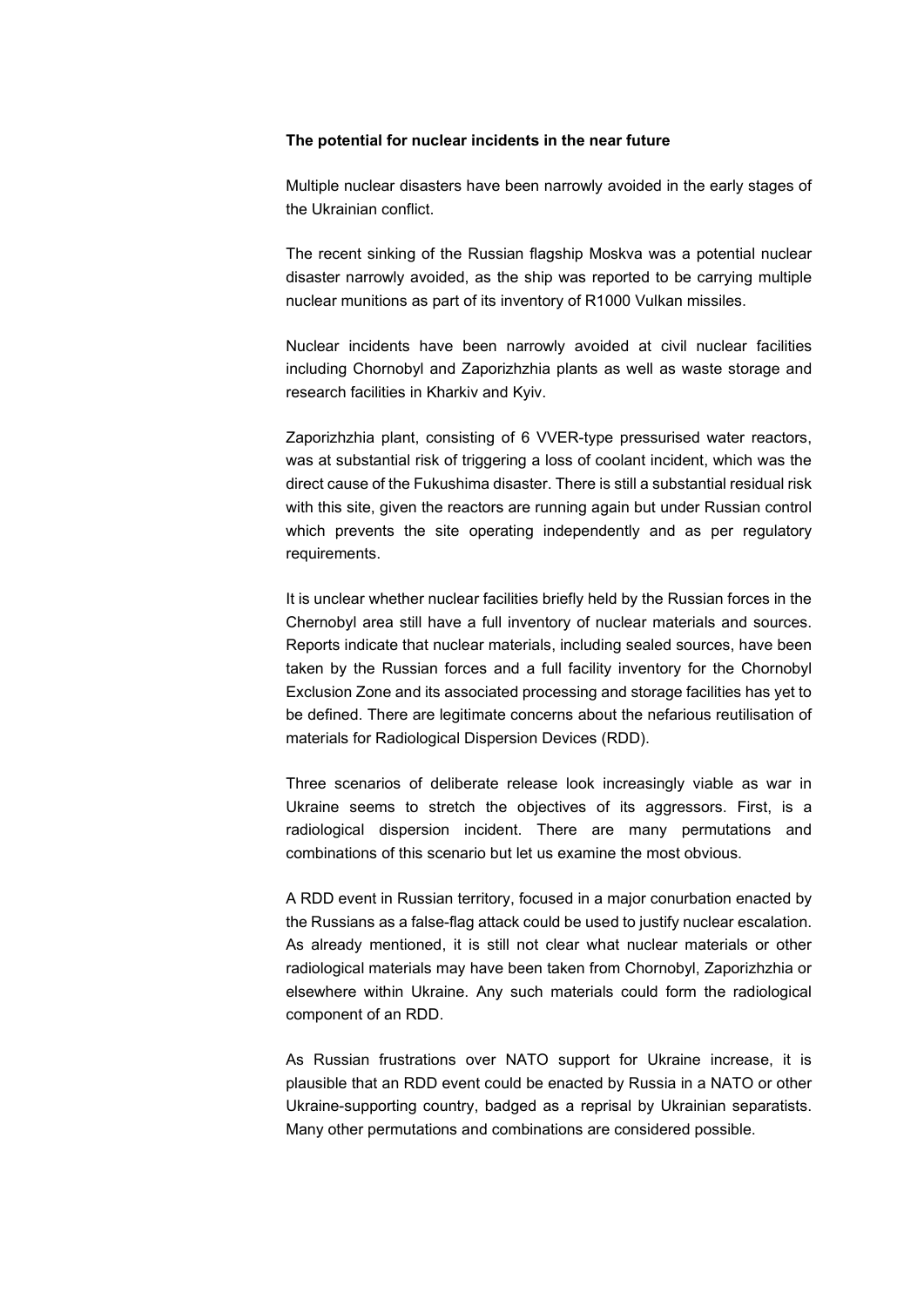In any case, in the event of a RDD event, there is a need for a local emergency response which is well trained and well equipped. Whilst a first responder might be able to identify elevated radioactivity with a simple Geiger-Muller (GM) counter, this technology is arguably unsuitable for the ensuing logistical response that is required. This is because a GM counter can only indicate that there is increased radioactivity but cannot define either the actual intensity. A dosimeter can measure the radiation levels but importantly, as with GM counters, cannot determine the radioisotopes present following an RDD event, yet this is one of the primary needs immediately after an event. Determining the isotopes responsible for the radiation defines the radiological, and to an extent, the associated chemical threat as some of these materials are poisonous even in miniscule quantities. This means that portable gamma spectrometers are needed from a very early stage.

Following an RDD event, there is an immediate need to delineate the area affected by radiation – this requires intelligent gamma mapping capability. Provided that suitable technology is quickly available, this can be achieved by rapidly establishing a network of spectroscopic monitoring units, some of them in fixed locations, some of them on mobile vehicles including drones or ground robots, but some also carried by specialists wearing suitable PPE. These specialists might also gather samples as nuclear forensic evidence to determine material provenance.

Subsequently, due to wind and rain this initial disposition of material might change and do so quickly, depending on weather patterns and hence there is a need for repeated and regular monitoring from the period of initial response and throughout clean-up and recovery. A quickly established radiation monitoring network would provide a means of mapping these dispositional changes as a function of time, thereby informing the best locations for cleanup and sampling as well as delineation of the hazard areas.

For example, rain will cause radiological run-off into sewer systems, whilst wind will carry radioactive fines downwind, potentially for significant distances and spreading the contamination to new areas. Whilst an RDD is designed to incite terror and fear, potentially even mass evacuation, the amount of radioactive material in such a device is typically expected to be small and hence the residual radiological threat is likely limited in extent. However, this does not mean they cannot be disruptive for long periods. Accumulation of radiological material in a municipal sewerage system may render it temporarily impossible to maintain, meaning that a city might have to be partially evacuated not because of radiation threat to the general population but simply because the toilets are backed up. This was clearly evidenced post-Fukushima in 2011.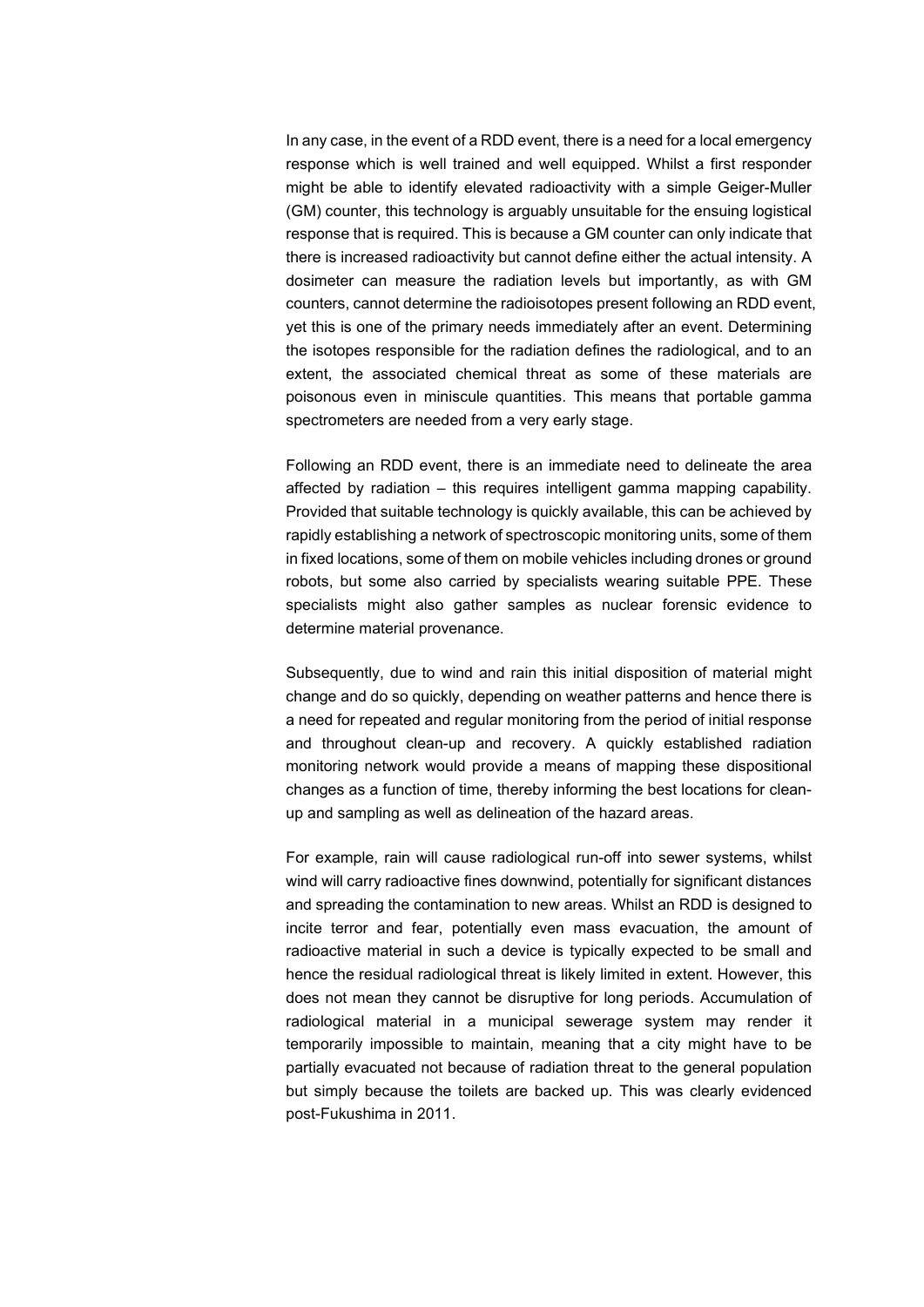Depending on the beta/gamma doses of the affected area, there may or may not be a need for surveying to be conducted remotely using ground and/or aerial robotics. This must be decided rapidly, but in any case, relies on the availability of gamma spectrometers and dosimeters to define the intensity of the radiological hazard. If the hazard is sufficiently high, then the option of a robotic deployment also needs to be available, and quickly.

Beyond an RDD, the next level of nuclear escalation, considered viable, is the utilisation of a short-range tactical nuclear weapon by Russia. It is not immediately clear what international response would be triggered by the use of such a device. The general expectation is that on balance it would be unlikely that western powers would respond with nuclear force.

This takes us to numerous different radiation fallout scenarios depending on the strike location of any device. There is a contrasting source term between detonations over the sea versus over urban versus rural areas. The fallout terms in each case are different because although the warhead materials are always the same, the material source term for neutron activation is different between the three basic scenarios.

This again invokes the need for a rapid response spectrometry capability and the need for repeat measurements and surveys for areas affected by fallout plumes in the hours or days following the detonation. Contamination would be spread over a larger area than an RDD up to several square kilometres, but again the need for rapid and repeat surveying would be acute.

The third, and worst-case, scenario, is the detonation of a high yield atomic bomb. The effects would be much greater that the short-range tactical detonation scenario, but the residual response and recovery issues would be similar but over a much larger scale.

Looking up momentarily from the immediate conflict in the Ukraine, there is a vigorous global agenda for achieving net zero carbon emissions. For most countries the aim is to achieve this by the middle of the century, perhaps even accelerating ahead of this driven by the current Ukraine crisis, which is ending Western European reliance on Russian gas supplies.

Many countries are once again looking at new nuclear stations, as a secure and reliable carbon-neutral electricity source. The UK has set nuclear firmly back on the agenda, but some countries are setting a civil nuclear energy agenda for the first time, especially in the Middle East with countries including Saudi Arabia, UAE, Egypt, Turkey and Jordan all with strong civil nuclear ambitions. Over the coming decades it is plausible that a major nuclear incident might occur in one of these countries, either due to inexperienced or negligent operation of civil plant, or due to terrorism, civil war or even invasion.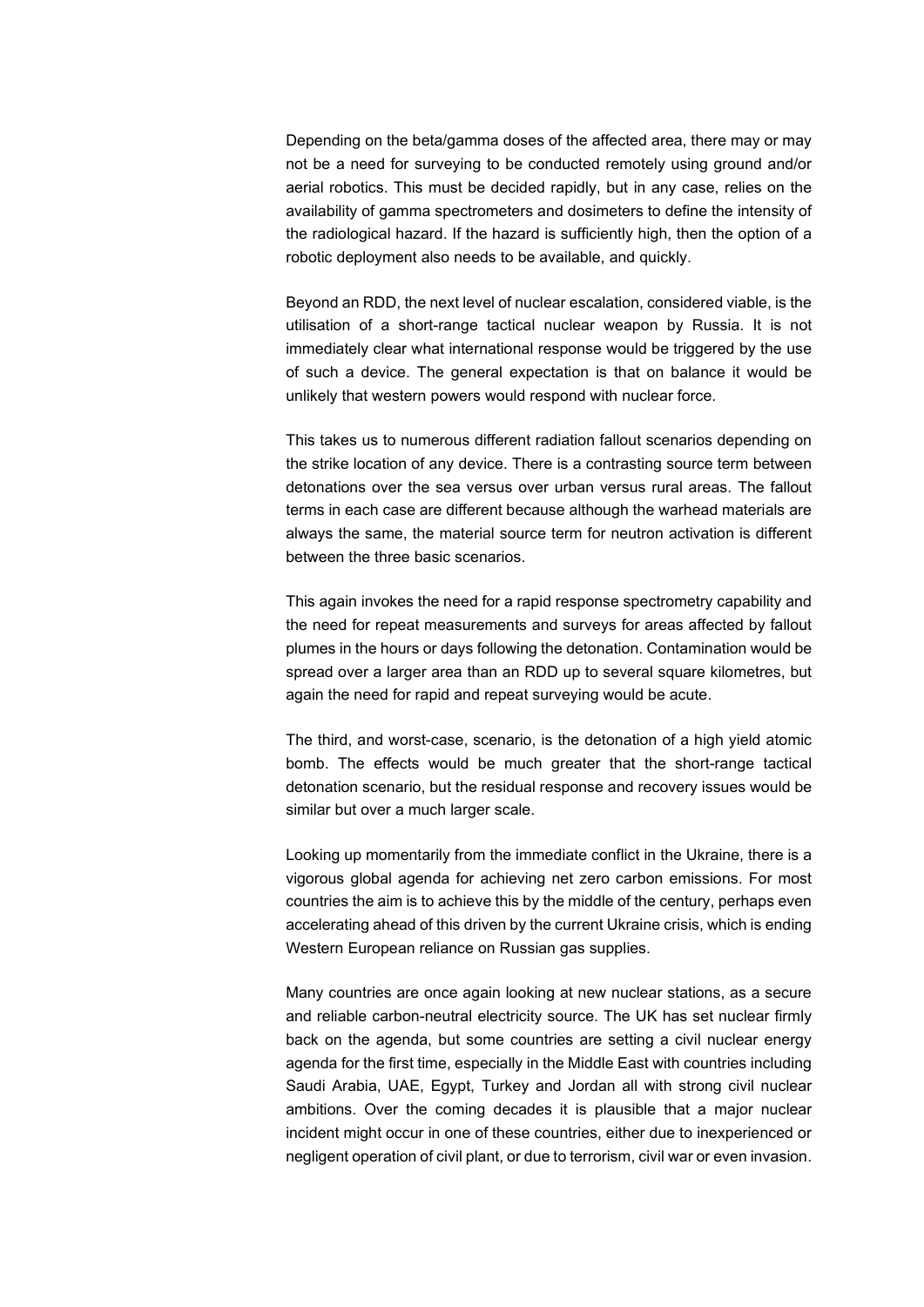**So, whilst these are numerous potential scenarios that could occur overseas in the coming months, there is also a smaller prospect of an incident directly affecting the UK both in the short and medium term. Hence, with all of these unpalatable scenarios being considered as possible, what should the UK and other western nations be doing in terms of preparedness and support?** 

#### **What does preparedness look like?**

Sufficient preparedness is almost certainly not a governmental memo to procurement to stockpile of iodine capsules and GM counters. Instead, a more holistic approach needs to be considered, including everything from developing plans for public messaging, plans and training for emergency responders, national recovery teams and healthcare providers, as well as provision of suitable PPE and modern detection, identification and mapping equipment.

The UK has not updated its publicly available thinking since 2015 [[1](#page-9-0)]. A lot has changed in terms of global nuclear risk in the past 7 years and hence it is necessary that planning for preparedness is revised, which, following other international examples should be more readily available and easily digestible for the public.

The COVID pandemic has been a wakeup call on preparedness, especially when it comes to PPE and equipment.

Of course, there is an unavoidable cost to retaining any type of equipment stockpile. This is driven by the need to periodically check, maintain and eventually replace items. For any major risk scenario, from an influenza pandemic to nuclear disaster, there is a need for a country to consider the level of preparedness that they are willing to invest in, in proportion to the risk of not doing so. There were well documented preparedness challenges encountered at the outset of the COVID-19. Based on lessons learned from these and looking at the current likelihood of a major nuclear incident in Europe, it is logical to rethink the correct level of preparedness for a radiological event.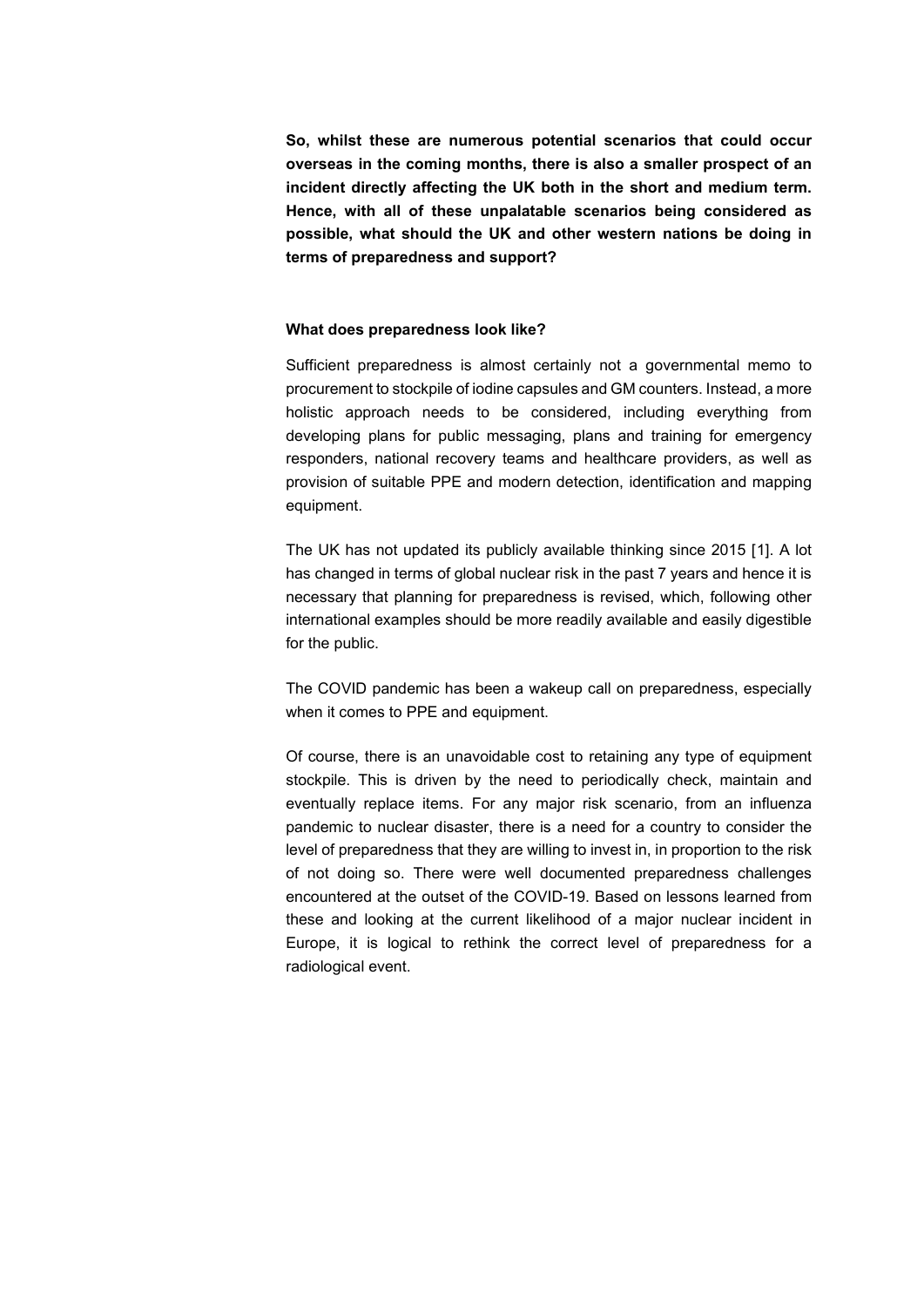#### **Evolving global nuclear risks**

With global warming continuing to put pressure on essential resources such as food and water, forced or induced migration alongside religious or ideological radicalisation may lead to countries currently considered 'stable' becoming destabilised and subjected to armed conflict.

As part of a coordinated preparedness strategy, there is a requirement to consider the creation of an international response capability that can deploy to these locales.

Once again, having the necessary 'readiness' in terms of quickly available radiation mapping and portable gamma spectrometry technologies, will be universally important to respond adequately to any future incident. In some respects, proactively establishing and maintaining monitoring networks on and around nuclear sites, around critical infrastructure, key cities and even border crossings and ports, could provide an already active capability which has pre-recorded and well-defined baselines for the 'normal' levels of radioactivity prior to any nuclear incident. Without such baseline mapping it would be extremely challenging to know what levels any clean-up activity would have to work towards. This was, and still is, a major technical issue for TEPCO and the Japanese government in the wake of the Fukushima incident.

Whilst this position paper has focused on preparedness in terms of rapid response radiation monitoring, it should be acknowledged that a wider associated argument on preparedness for CBRN incidents can also be made. It is essential we get this right for the UK but equally it is also important that we can help our global friends and partners to develop their own thinking and capability around nuclear incident preparedness.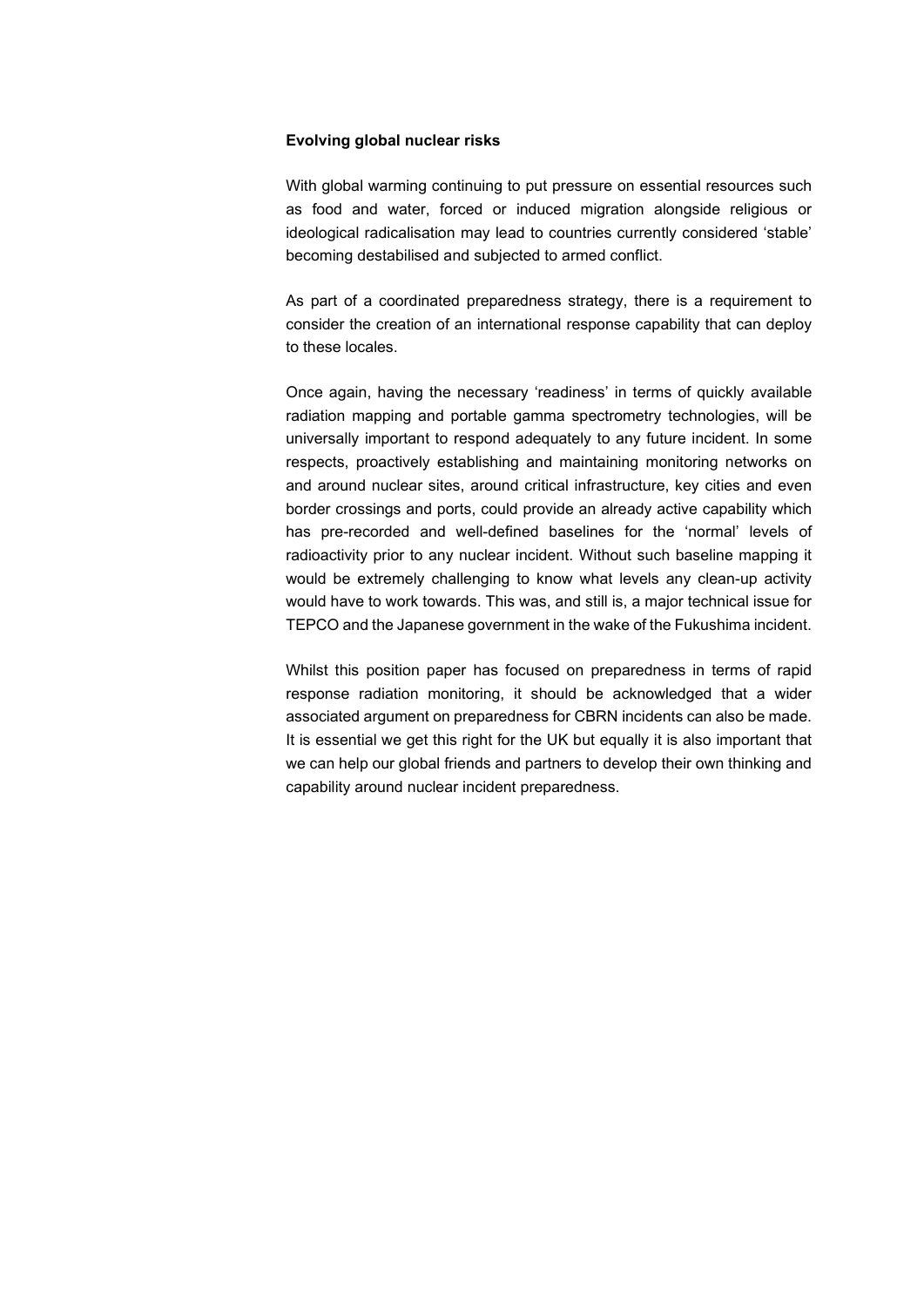## **Conclusions**

There is a heightened risk of a nuclear event in the short and medium term, both deliberate and accidental. With increasing use of nuclear power in the future, and likely geopolitical instability, it is necessary to be prepared for a rapid response to such an event. Constantly updated plans should include provision for training and response roles and ensure adequate stocks of equipment is readily available in sufficient quantities for immediate response.

A key part of this equipment base should be sufficient technology to detect, identify and monitor the radiation from an event, in order to optimally mitigate the effects. This technology needs to be easily deployable, able to quantify the radiation levels, and identify the isotopes involved.

<span id="page-9-0"></span><sup>1</sup> [https://www.gov.uk/government/publications/national-nuclear](https://www.gov.uk/government/publications/national-nuclear-emergency-planning-and-response-guidance)[emergency-planning-and-response-guidance](https://www.gov.uk/government/publications/national-nuclear-emergency-planning-and-response-guidance)